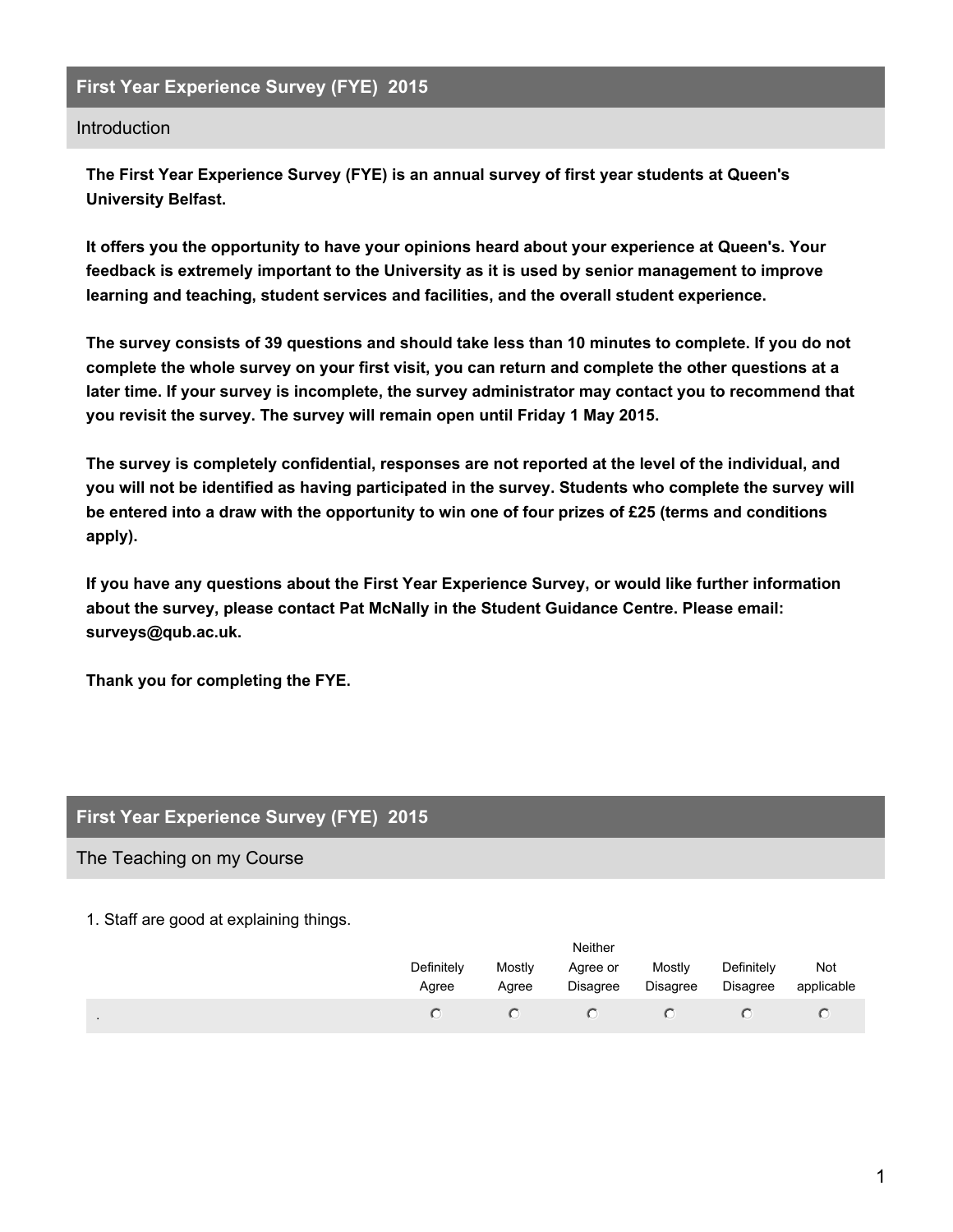### 2. Staff have made the subject interesting.

|              | Neither             |                 |                      |                    |                               |                   |  |  |
|--------------|---------------------|-----------------|----------------------|--------------------|-------------------------------|-------------------|--|--|
|              | Definitely<br>Agree | Mostly<br>Agree | Agree or<br>Disagree | Mostly<br>Disagree | Definitely<br><b>Disagree</b> | Not<br>Applicable |  |  |
| $\mathbf{r}$ |                     |                 |                      |                    |                               |                   |  |  |

### 3. Staff are enthusiastic about what they are teaching.

|                | <b>Neither</b>      |                 |                      |                    |                               |                   |  |  |
|----------------|---------------------|-----------------|----------------------|--------------------|-------------------------------|-------------------|--|--|
|                | Definitely<br>Agree | Mostly<br>Agree | Agree or<br>Disagree | Mostly<br>Disagree | Definitely<br><b>Disagree</b> | Not<br>applicable |  |  |
| $\blacksquare$ |                     |                 |                      |                    |                               |                   |  |  |

## 4. The course is intellectually stimulating.

| Neither             |                 |                      |                           |                        |                   |  |  |
|---------------------|-----------------|----------------------|---------------------------|------------------------|-------------------|--|--|
| Definitely<br>Agree | Mostly<br>Agree | Agree or<br>Disagree | Mostly<br><b>Disagree</b> | Definitely<br>Disagree | Not<br>applicable |  |  |
|                     |                 |                      |                           |                        |                   |  |  |

# **First Year Experience Survey (FYE) 2015**

## Assessment and Feedback

.

5. The criteria used in marking are made clear in advance.

|                | Neither             |                 |                      |                    |                               |                   |  |  |
|----------------|---------------------|-----------------|----------------------|--------------------|-------------------------------|-------------------|--|--|
|                | Definitely<br>agree | Mostly<br>agree | Agree or<br>Disagree | Mostly<br>disagree | Definitely<br><b>Disagree</b> | Not<br>Applicable |  |  |
| $\blacksquare$ |                     |                 |                      |                    |                               |                   |  |  |

## 6. Assessment arrangements and marking have been clear in advance.

|                | Neither             |                 |                      |                           |                        |                   |  |
|----------------|---------------------|-----------------|----------------------|---------------------------|------------------------|-------------------|--|
|                | Definitely<br>Agree | Mostly<br>Agree | Agree or<br>Disagree | Mostly<br><b>Disagree</b> | Definitely<br>Disagree | Not<br>Applicable |  |
| $\blacksquare$ |                     |                 |                      |                           |                        |                   |  |

## 7. Feedback on my work has been prompt.

|                | Neither             |                 |                      |                    |                               |                   |  |
|----------------|---------------------|-----------------|----------------------|--------------------|-------------------------------|-------------------|--|
|                | Definitely<br>Agree | Mostly<br>Agree | Agree or<br>Disagree | Mostly<br>Disagree | Definitely<br><b>Disagree</b> | Not<br>Applicable |  |
| $\blacksquare$ |                     |                 |                      |                    |                               |                   |  |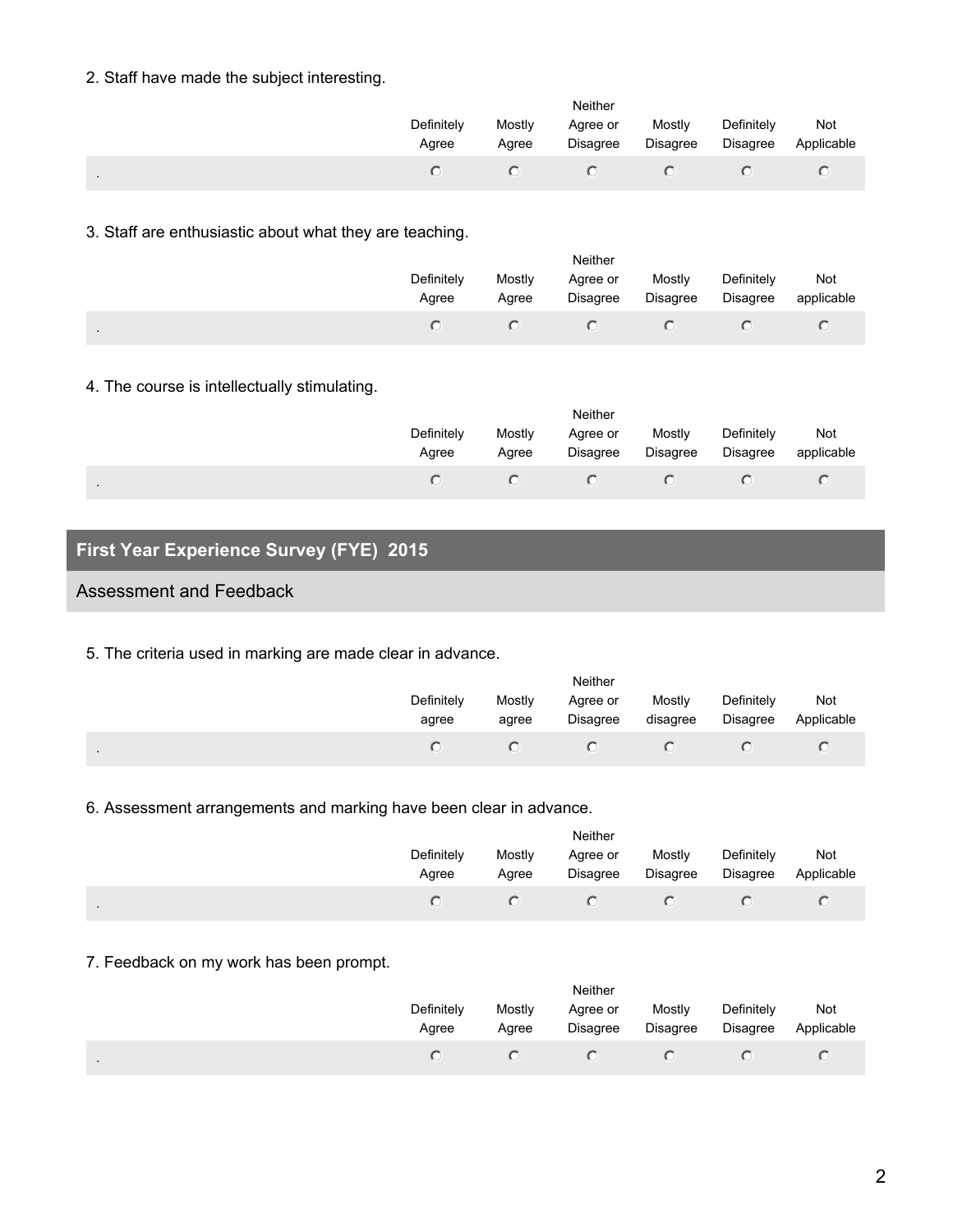### 8. I have received detailed comments on my work.

|                | Neither             |                 |                             |                           |                               |                   |  |
|----------------|---------------------|-----------------|-----------------------------|---------------------------|-------------------------------|-------------------|--|
|                | Definitely<br>Agree | Mostly<br>Agree | Agree or<br><b>Disagree</b> | Mostly<br><b>Disagree</b> | Definitely<br><b>Disagree</b> | Not<br>Applicable |  |
| $\blacksquare$ |                     |                 |                             |                           |                               |                   |  |

9. Feedback on my work has helped me clarify things that I did not understand.

| Neither             |                 |                      |                    |                               |                          |  |  |  |
|---------------------|-----------------|----------------------|--------------------|-------------------------------|--------------------------|--|--|--|
| Definitely<br>Agree | Mostly<br>Agree | Agree or<br>Disagree | Mostly<br>Disagree | Definitely<br><b>Disagree</b> | <b>Not</b><br>Applicable |  |  |  |
|                     |                 |                      |                    |                               |                          |  |  |  |

# **First Year Experience Survey (FYE) 2015**

### Academic Challenge

.

#### 10. My course has challenged me to achieve my best.

|                  |              | Neither Agree or | Definitely             |          |                |
|------------------|--------------|------------------|------------------------|----------|----------------|
| Definitely Agree | Mostly Agree | <b>Disagree</b>  | <b>Mostly Disagree</b> | Disagree | Not Applicable |
|                  |              |                  |                        |          |                |

11. My course has provided me with opportunities to analyse ideas, concepts or experiences in depth.

|                |                  |              | Neither Agree or | Definitely      |                 |                |
|----------------|------------------|--------------|------------------|-----------------|-----------------|----------------|
|                | Definitely Agree | Mostly Agree | <b>Disagree</b>  | Mostly Disagree | <b>Disagree</b> | Not Applicable |
| $\blacksquare$ |                  |              |                  |                 |                 |                |

12. My course has encouraged me to apply what I have learnt to practical problems or new situations.

|                  |              | Neither Agree or | Definitely      |          |                |
|------------------|--------------|------------------|-----------------|----------|----------------|
| Definitely Agree | Mostly Agree | Disagree         | Mostly Disagree | Disagree | Not Applicable |
|                  |              |                  |                 |          |                |

13. My course has enabled me to bring information and ideas together from different topics to solve problems.

|                  |              | Neither Agree or | Definitely      |          |                |
|------------------|--------------|------------------|-----------------|----------|----------------|
| Definitely Agree | Mostly Agree | <b>Disagree</b>  | Mostly Disagree | Disagree | Not Applicable |
|                  |              |                  |                 |          |                |

# **First Year Experience Survey (FYE) 2015**

Learning Community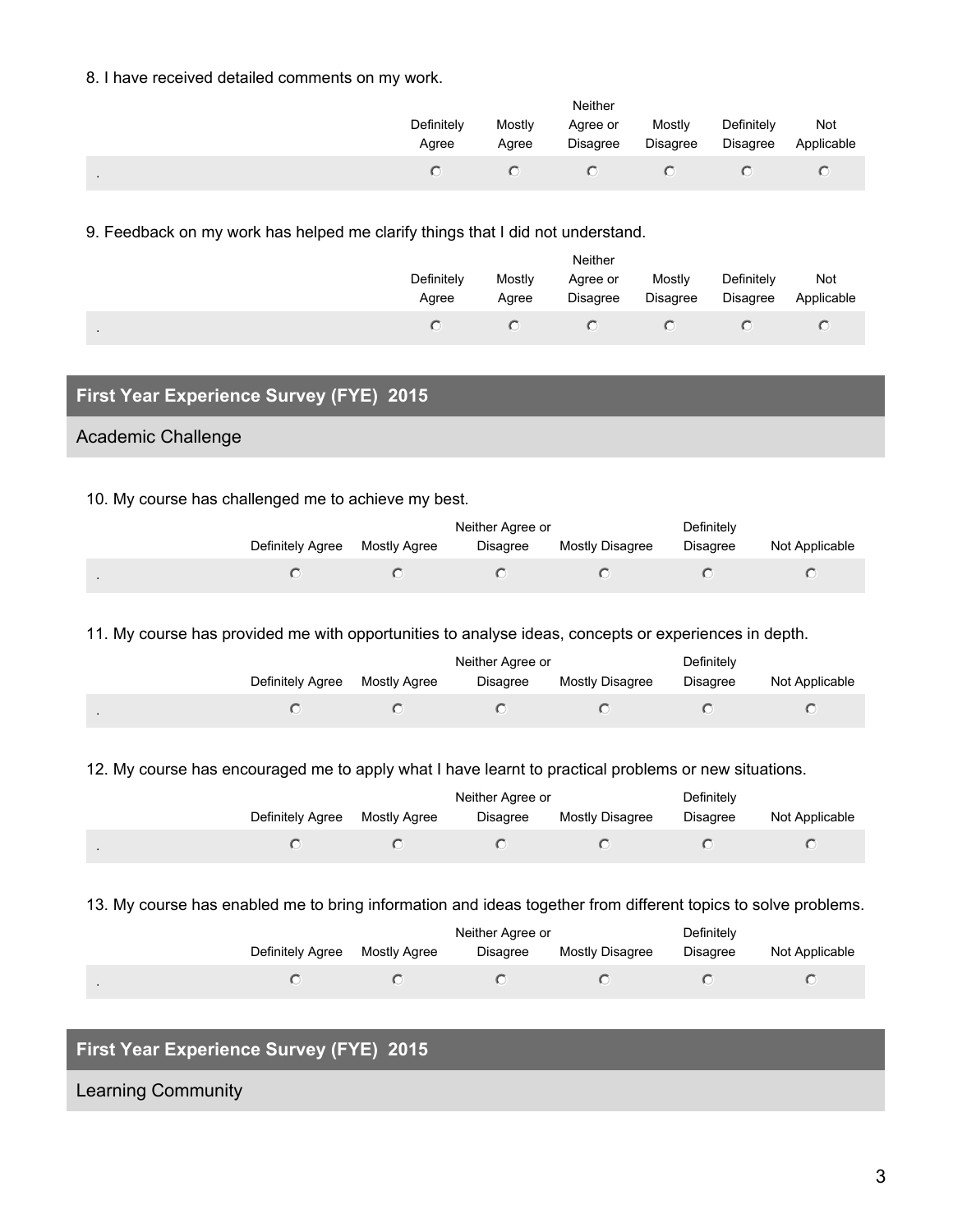### 14. I feel part of a group of students and staff committed to learning.

|              |                  |              | Neither Agree or | Definitely      |                 |                |
|--------------|------------------|--------------|------------------|-----------------|-----------------|----------------|
|              | Definitely Agree | Mostly Agree | <b>Disagree</b>  | Mostly Disagree | <b>Disagree</b> | Not Applicable |
| $\mathbf{r}$ |                  |              |                  |                 |                 |                |

#### 15. I have been encouraged to talk about academic ideas with other students.

|                  |              | Neither Agree or | Definitely      |          |                |
|------------------|--------------|------------------|-----------------|----------|----------------|
| Definitely Agree | Mostly Agree | <b>Disagree</b>  | Mostly Disagree | Disagree | Not Applicable |
|                  |              |                  |                 |          |                |

### 16. I have had opportunities to work with other students on my course.

|                  |              | Neither Agree or | Definitely   |                 |                |  |
|------------------|--------------|------------------|--------------|-----------------|----------------|--|
| Definitely Agree | Mostly Agree | Disagree         | Mostly Agree | <b>Disagree</b> | Not Applicable |  |
|                  |              |                  |              |                 |                |  |

# **First Year Experience Survey (FYE) 2015**

### Academic Support

#### 17. I have received sufficient advice and information on my studies.

|           | Neither             |                 |                             |                           |                               |                   |  |  |
|-----------|---------------------|-----------------|-----------------------------|---------------------------|-------------------------------|-------------------|--|--|
|           | Definitely<br>Agree | Mostly<br>Agree | Agree or<br><b>Disagree</b> | Mostly<br><b>Disagree</b> | Definitely<br><b>Disagree</b> | Not<br>Applicable |  |  |
| $\bullet$ |                     |                 |                             |                           |                               |                   |  |  |

#### 18. I have been able to contact staff when I needed to.

|                | Neither             |                 |                      |                    |                               |                   |  |  |
|----------------|---------------------|-----------------|----------------------|--------------------|-------------------------------|-------------------|--|--|
|                | Definitely<br>Agree | Mostly<br>Agree | Agree or<br>Disagree | Mostly<br>Disagree | Definitely<br><b>Disagree</b> | Not<br>Applicable |  |  |
| $\blacksquare$ |                     |                 |                      |                    |                               |                   |  |  |

### 19. Good advice was available when I needed to make study choices.

|                | Neither             |                 |                      |                    |                        |                          |  |  |
|----------------|---------------------|-----------------|----------------------|--------------------|------------------------|--------------------------|--|--|
|                | Definitely<br>Agree | Mostly<br>Agree | Agree or<br>Disagree | Mostly<br>Disagree | Definitely<br>Disagree | <b>Not</b><br>Applicable |  |  |
| $\blacksquare$ |                     |                 |                      |                    |                        |                          |  |  |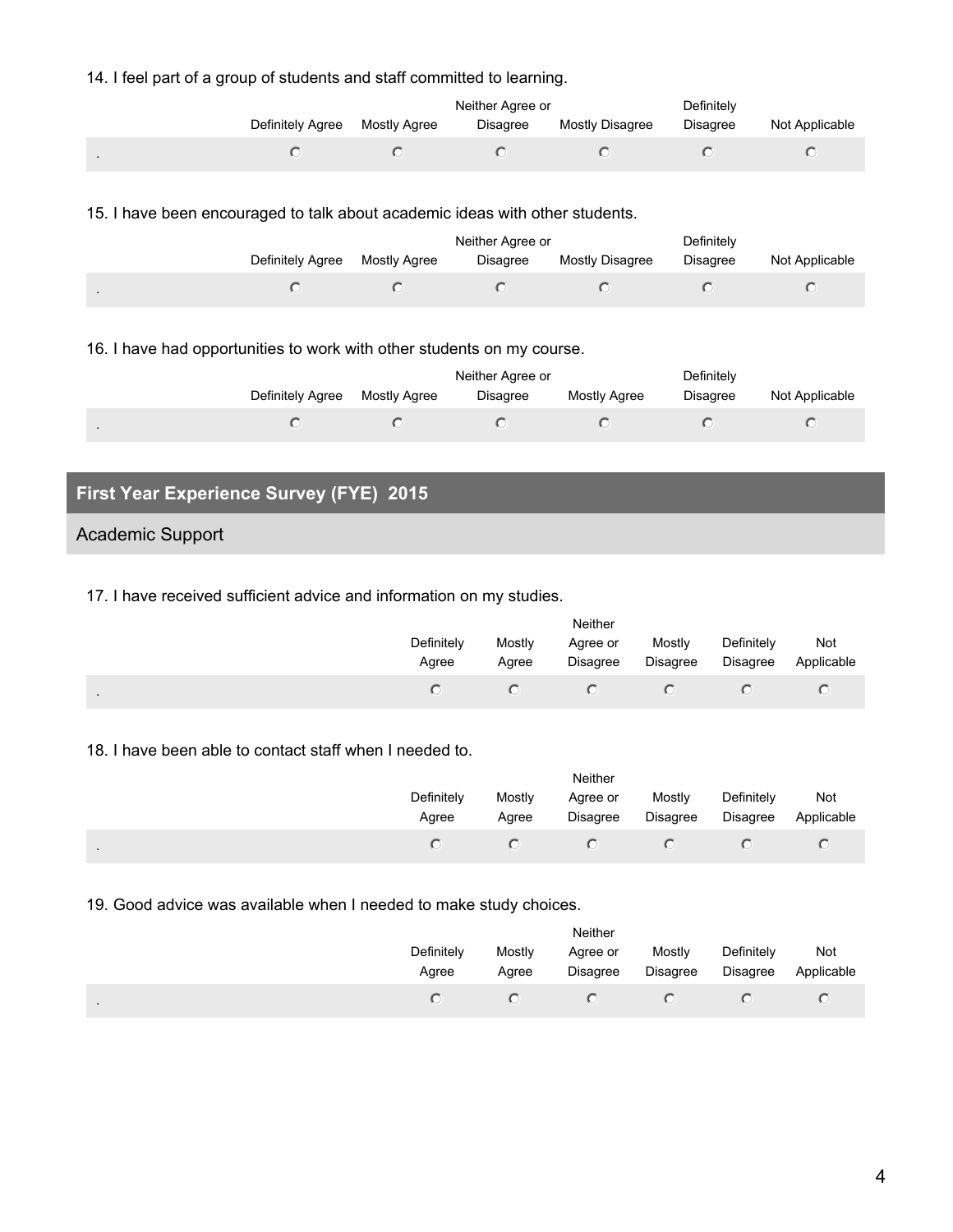20. I have recently discussed my academic progress with my Personal Tutor, for example, following Semester One examinations.

|        | Neither             |                 |                             |                           |                               |                   |  |  |
|--------|---------------------|-----------------|-----------------------------|---------------------------|-------------------------------|-------------------|--|--|
|        | Definitely<br>Agree | Mostly<br>Agree | Agree or<br><b>Disagree</b> | Mostly<br><b>Disagree</b> | Definitely<br><b>Disagree</b> | Not<br>Applicable |  |  |
| $\sim$ |                     |                 |                             |                           |                               |                   |  |  |

21. My Personal Tutor provides me with useful support and information when I need it.

|         | Neither             |                 |                      |                           |                               |                   |  |  |
|---------|---------------------|-----------------|----------------------|---------------------------|-------------------------------|-------------------|--|--|
|         | Definitely<br>Agree | Mostly<br>Agree | Agree or<br>Disagree | Mostly<br><b>Disagree</b> | Definitely<br><b>Disagree</b> | Not<br>Applicable |  |  |
| $\cdot$ |                     |                 |                      |                           |                               |                   |  |  |

# **First Year Experience Survey (FYE) 2015**

### Student Voice

22. I have had enough opportunities to provide feedback on my course.

|                  |              | Neither Agree or | Definitely      |                 |                |
|------------------|--------------|------------------|-----------------|-----------------|----------------|
| Definitely Agree | Mostly Agree | Disagree         | Mostly Disagree | <b>Disagree</b> | Not Applicable |
|                  |              |                  |                 |                 |                |

23. Staff appear to value the course feedback given by students.

|                  |              | Neither Agree or | Definitely      |                 |                |
|------------------|--------------|------------------|-----------------|-----------------|----------------|
| Definitely Agree | Mostly Agree | Disagree         | Mostly Disagree | <b>Disagree</b> | Not Applicable |
|                  |              |                  |                 |                 |                |

24. On this course, students' ideas for improvement are taken seriously.

|                  |              | Neither Agree or | Definitely      |                 |                |
|------------------|--------------|------------------|-----------------|-----------------|----------------|
| Definitely Agree | Mostly Agree | <b>Disagree</b>  | Mostly Disagree | <b>Disagree</b> | Not Applicable |
|                  |              |                  |                 |                 |                |

25. I am clear about how students' comments on the course have been acted on.

|                  |              | Neither Agree or | Definitely      |          |                |
|------------------|--------------|------------------|-----------------|----------|----------------|
| Definitely Agree | Mostly Agree | <b>Disagree</b>  | Mostly Disagree | Disagree | Not Applicable |
|                  |              |                  |                 |          |                |

# **First Year Experience Survey (FYE) 2015**

Organisation and Management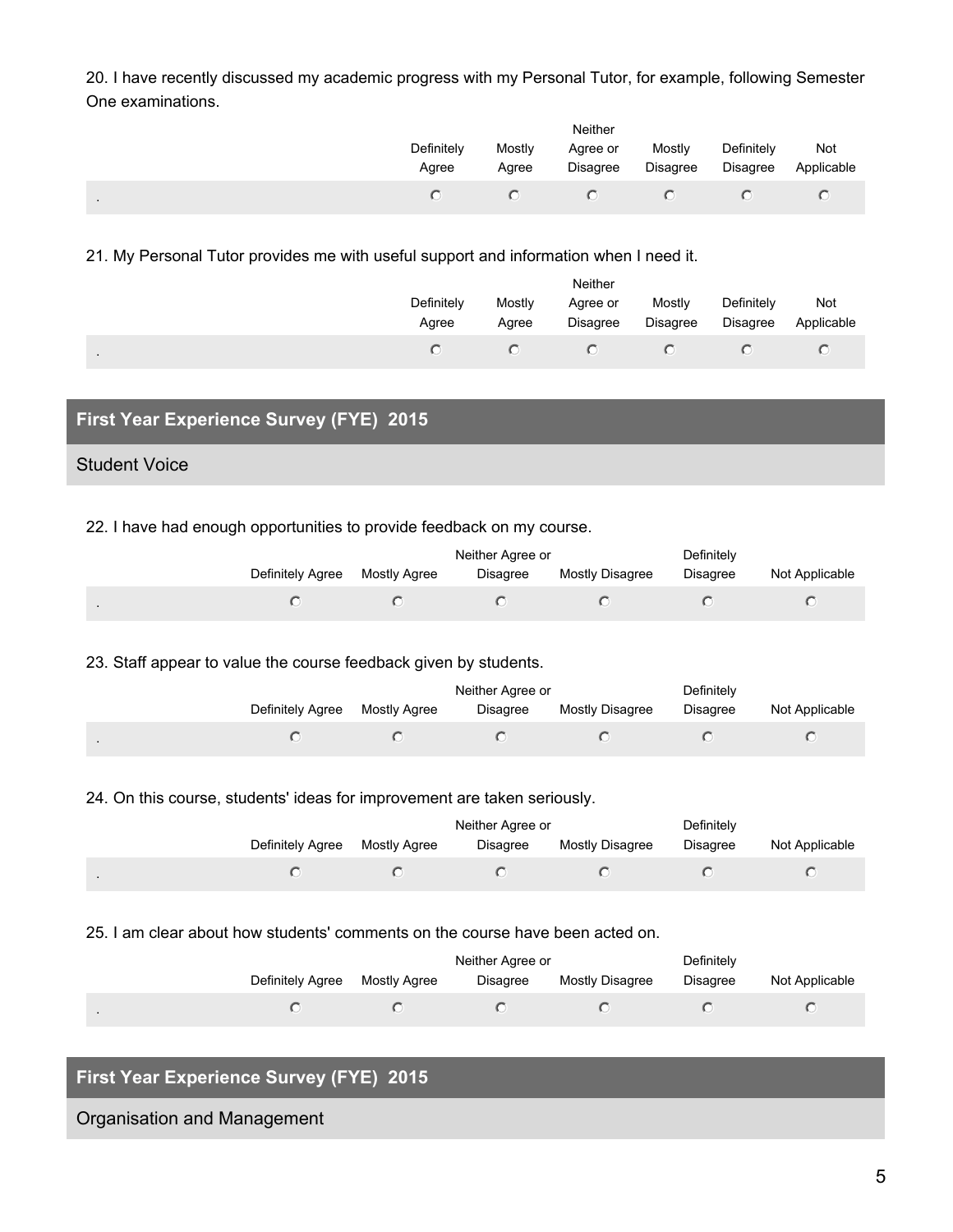26. The timetable works effectively as far as my activities are concerned.

|                | Neither             |                 |                      |                    |                        |                   |  |  |
|----------------|---------------------|-----------------|----------------------|--------------------|------------------------|-------------------|--|--|
|                | Definitely<br>Agree | Mostly<br>Agree | Agree or<br>Disagree | Mostly<br>Disagree | Definitely<br>Disagree | Not<br>Applicable |  |  |
| $\blacksquare$ |                     |                 |                      |                    |                        |                   |  |  |

27. Any changes in the course or teaching have been communicated effectively.

|           | Neither             |                 |                             |                    |                               |                   |  |  |
|-----------|---------------------|-----------------|-----------------------------|--------------------|-------------------------------|-------------------|--|--|
|           | Definitely<br>Agree | Mostly<br>Agree | Agree or<br><b>Disagree</b> | Mostly<br>Disagree | Definitely<br><b>Disagree</b> | Not<br>Applicable |  |  |
| $\bullet$ |                     |                 |                             |                    |                               |                   |  |  |

28. The course is well organised and is running smoothly.

| Neither             |                 |                      |                    |                        |                   |  |  |
|---------------------|-----------------|----------------------|--------------------|------------------------|-------------------|--|--|
| Definitely<br>Agree | Mostly<br>Agree | Agree or<br>Disagree | Mostly<br>Disagree | Definitely<br>Disagree | Not<br>Applicable |  |  |
|                     |                 |                      |                    |                        |                   |  |  |

# **First Year Experience Survey (FYE) 2015**

### Learning Resources

29. The library resources and services are good enough for my needs.

|         | Neither             |                 |                      |                           |                               |                   |  |  |
|---------|---------------------|-----------------|----------------------|---------------------------|-------------------------------|-------------------|--|--|
|         | Definitely<br>Agree | Mostly<br>Agree | Agree or<br>Disagree | Mostly<br><b>Disagree</b> | Definitely<br><b>Disagree</b> | Not<br>Applicable |  |  |
| $\cdot$ |                     |                 |                      |                           |                               |                   |  |  |

30. I have been able to access general IT resources when I needed to.

|                | Neither             |                 |                      |                    |                               |                   |  |  |
|----------------|---------------------|-----------------|----------------------|--------------------|-------------------------------|-------------------|--|--|
|                | Definitely<br>Agree | Mostly<br>Agree | Agree or<br>Disagree | Mostly<br>Disagree | Definitely<br><b>Disagree</b> | Not<br>Applicable |  |  |
| $\blacksquare$ |                     |                 |                      |                    |                               |                   |  |  |

31. I have been able to access specialised equipment, facilities or rooms when I needed to.

|         | <b>Neither</b>      |                 |                      |                    |                               |                   |  |  |
|---------|---------------------|-----------------|----------------------|--------------------|-------------------------------|-------------------|--|--|
|         | Definitely<br>Agree | Mostly<br>Agree | Agree or<br>Disagree | Mostly<br>Disagree | Definitely<br><b>Disagree</b> | Not<br>Applicable |  |  |
| $\cdot$ |                     |                 |                      |                    |                               |                   |  |  |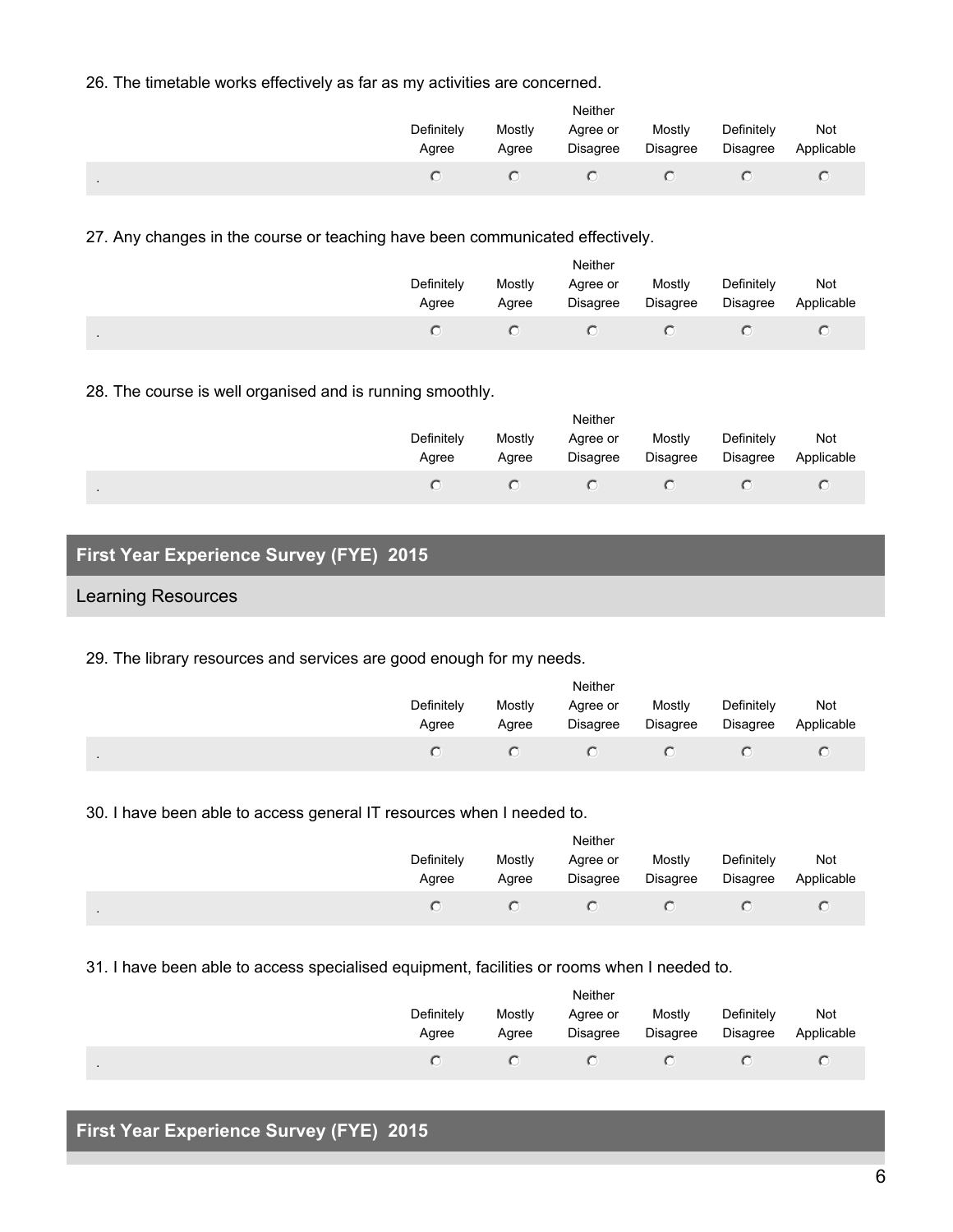# Personal Development

32. The course has helped me to present myself with confidence.

|                | Neither             |                 |                      |                    |                               |                   |  |  |
|----------------|---------------------|-----------------|----------------------|--------------------|-------------------------------|-------------------|--|--|
|                | Definitely<br>agree | Mostly<br>Agree | Agree or<br>Disagree | Mostly<br>Disagree | Definitely<br><b>Disagree</b> | Not<br>Applicable |  |  |
| $\blacksquare$ |                     |                 |                      |                    |                               |                   |  |  |

33. My communication skills have improved.

|           | Neither             |                 |                      |                    |                               |                   |  |  |
|-----------|---------------------|-----------------|----------------------|--------------------|-------------------------------|-------------------|--|--|
|           | Definitely<br>agree | Mostly<br>Agree | Agree or<br>Disagree | Mostly<br>Disagree | Definitely<br><b>Disagree</b> | Not<br>Applicable |  |  |
| $\bullet$ |                     |                 |                      |                    |                               |                   |  |  |

34. As a result of my course, I feel confident in tackling unfamiliar problems.

|                | <b>Neither</b>      |                 |                      |                    |                        |                   |  |  |
|----------------|---------------------|-----------------|----------------------|--------------------|------------------------|-------------------|--|--|
|                | Definitely<br>agree | Mostly<br>Agree | Agree or<br>Disagree | Mostly<br>Disagree | Definitely<br>Disagree | Not<br>Applicable |  |  |
| $\blacksquare$ |                     |                 |                      |                    |                        |                   |  |  |

# **First Year Experience Survey (FYE) 2015**

# Time Spent

35. How many days per week during the semester do you typically come to Queen's to study?

|              | Rarely or |     |        |        |                |
|--------------|-----------|-----|--------|--------|----------------|
|              | never     | dav | 2 days | 3 days | 4 days 5+ days |
| $\mathbf{r}$ |           |     |        |        |                |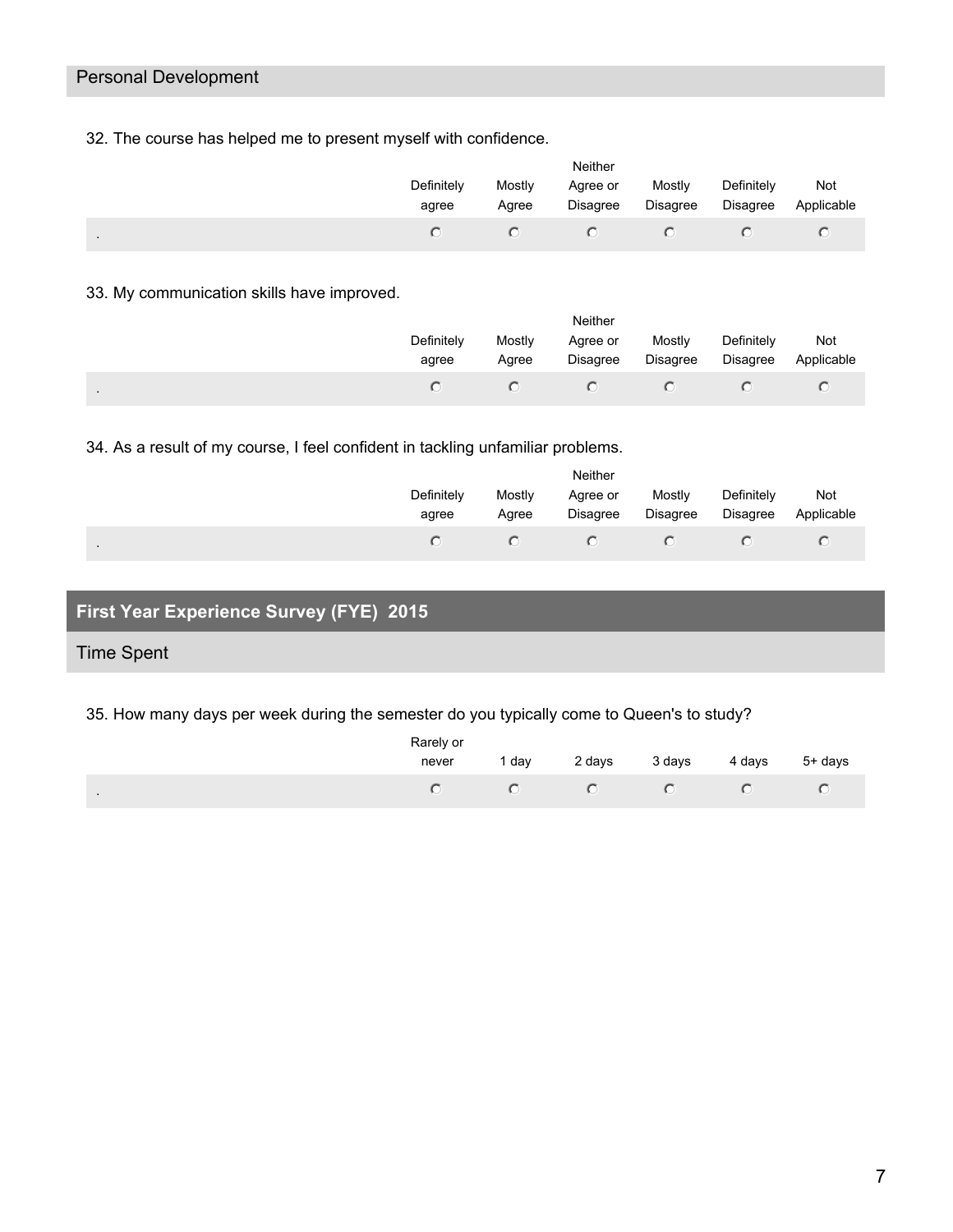### 36. About how many hours do you spend in a typical 7-day week during semester-time doing the following?

|                                                                                                                | $\mathbf{0}$ | $1 - 5$    | $6 - 10$ | $11 - 15$ | $16 - 20$  | $21 - 25$ | 26-30   | More<br>than 30 |
|----------------------------------------------------------------------------------------------------------------|--------------|------------|----------|-----------|------------|-----------|---------|-----------------|
| a. Preparing for taught sessions                                                                               | $\circ$      | $\circ$    | $\circ$  | $\circ$   | $\circ$    | $\circ$   | $\circ$ | $\circ$         |
| b. Attending timetabled classes (for example,<br>lectures, tutorials, seminars, practicals)                    | $\bigcap$    | $\bigcirc$ | $\circ$  | $\circ$   | $\circ$    | $\circ$   | $\circ$ | $\circ$         |
| c. Preparing for, and completing assignments                                                                   | $\circ$      | $\circ$    | $\circ$  | $\circ$   | $\circ$    | $\circ$   | $\circ$ | $\circ$         |
| d. Participating in extra-curricular or co-curricular<br>activities (Students' Union, societies, sports, etc.) | $\circ$      | $\circ$    | $\circ$  | $\circ$   | $\circ$    | $\circ$   | $\circ$ | $\circ$         |
| e. Working for pay on campus                                                                                   | $\bigcirc$   | $\circ$    | $\circ$  | $\circ$   | $\bigcirc$ | $\circ$   | $\circ$ | $\circ$         |
| f. Working for pay off campus                                                                                  | $\bigcap$    | $\circ$    | $\circ$  | $\circ$   | $\circ$    | $\circ$   | $\circ$ | $\bigcap$       |
| g. Doing volunteer work                                                                                        | $\bigcap$    | $\circ$    | $\circ$  | $\circ$   | $\circ$    | $\circ$   | $\circ$ | $\circ$         |
| h. Commuting to campus (driving, walking, etc.)                                                                | $\circ$      | $\circ$    | $\circ$  | $\circ$   | $\circ$    | $\circ$   | $\circ$ | $\bigcap$       |
| i. Providing care for dependants (children, parents,<br>$etc.$ )                                               | $\circ$      | $\circ$    | $\circ$  | $\circ$   | $\circ$    | $\circ$   | $\circ$ | $\circ$         |

# **First Year Experience Survey (FYE) 2015**

## Overall Satisfaction

37. Overall I am satisfied with the quality of my course.

|                | Neither             |                 |                      |                           |                               |                   |  |  |  |
|----------------|---------------------|-----------------|----------------------|---------------------------|-------------------------------|-------------------|--|--|--|
|                | Definitely<br>Agree | Mostly<br>Agree | Agree or<br>Disagree | Mostly<br><b>Disagree</b> | Definitely<br><b>Disagree</b> | Not<br>Applicable |  |  |  |
| $\blacksquare$ |                     |                 |                      |                           |                               |                   |  |  |  |

38. Looking back on your first year experience so far, are there any particular positive or negative aspects which you would like to highlight?

Positive

Negative

# **First Year Experience Survey (FYE) 2015**

Students' Union